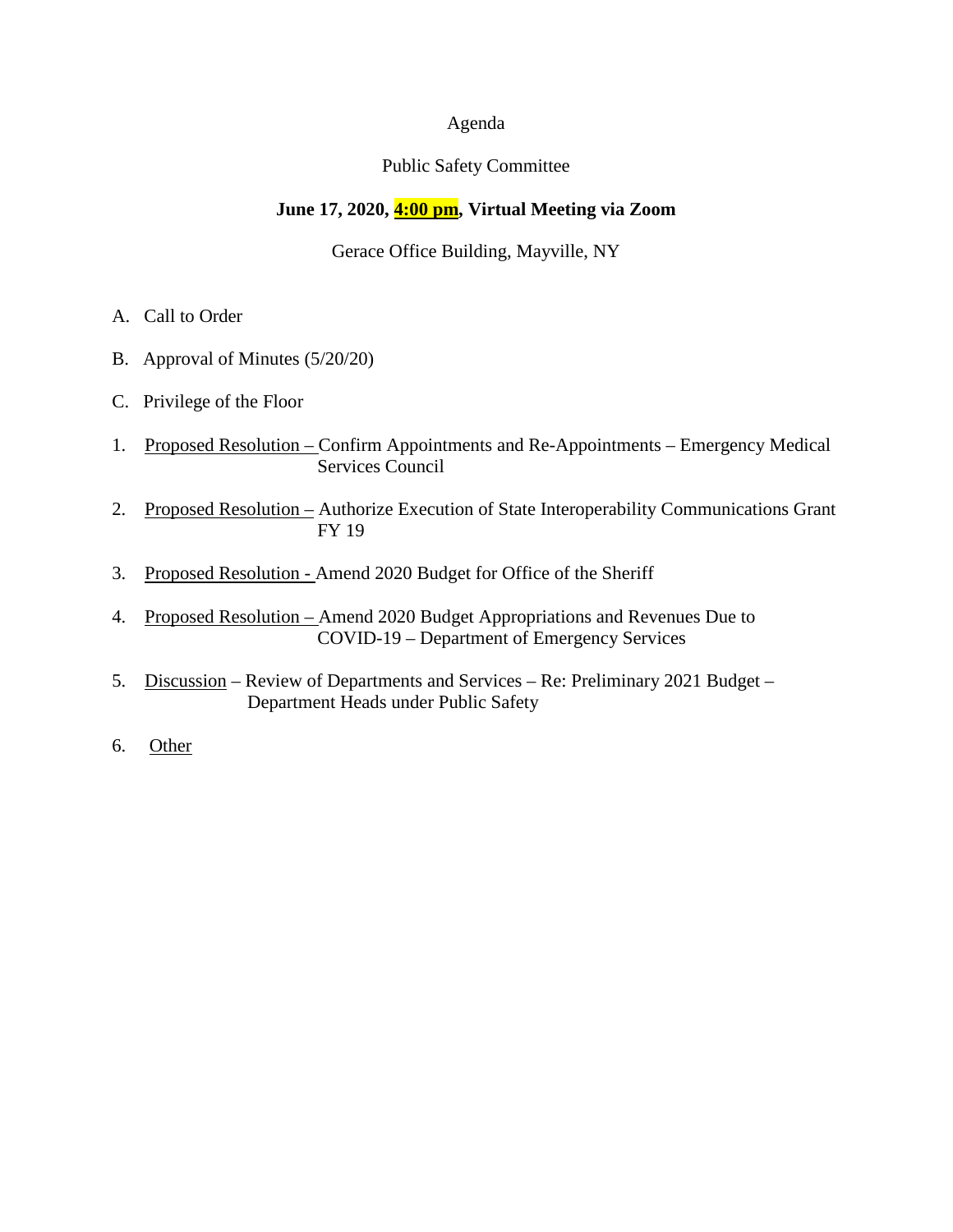#### **CHAUTAUQUA COUNTY RESOLUTION NO.\_\_\_\_\_\_\_\_\_\_\_\_\_**

**TITLE:** Confirm Appointments and Re-Appointments – Emergency Medical Services Council

**BY:** Public Safety Committee:

**AT THE REQUEST OF:** County Executive Paul M. Wendel, Jr.:

WHEREAS, Paul M. Wendel, Jr., County Executive, has submitted the following appointments for action by the Chautauqua County Legislature, therefore be it

RESOLVED, That the Chautauqua County Legislature does hereby confirm the following appointments and re-appointments to the Chautauqua County Emergency Medical Services Council.

Teresa Penhollow 3435 Bard Rd. Cassadaga, NY 14718 Term Expires: 12/31/22 Reappointment Battalion 1

Robert Crane 120 Miller St. PO Box. 607 Sherman, NY 14781 Term Expires:12/31/22 Reappointment Battalion 2

Sharoyn Ruby 31 W. Summit St. Lakewood, NY 14750 TermExpires:12/31/ 22 Reappointment Battalion 3

Priscilla Banes 207 Foote Ave. Jamestown, NY 14701 Term Expires: 12/31/22 Reappointment UPMC Rep.

Stephen Cobb 49 Gardner St. Fredonia, NY 14063 Term Expires: 12/31/22 Reappointment Fire Service EMS Rep.

Mark Dickey 28 N011h State St. Ripley, NY 14755 Term Expires: 12/31/22 Reappointment At-Large

Gregory Ireland 17 W. Main St. Panama, NY 14767 Term Expires: 12/31/22 New Appointment Battalion 3

Tyler Hansen 5997 Centralia-Hartfield Rd. Dewittville, NY 14728 Term Expires: 12/31/2020 New Appointment WMH Rep.

Donald Mowry 333 Oak Hill Rd. Frewsburg, NY 14738 Term Expires: 12/31/2021 New Appointment Paid Firefighter South

David Hazleton 133 West Main St. Brocton, NY 14716 Term Expires: 12/31/22 New Appointment At-Large North

DeWitt Chamberlin, Jr. 11075 Dennison Rd. Forestville, NY 14062 Term Expires: 12/31/22 New Appointment At-Large North

Michael Volpe 53 Pine Ridge Rd. Jamestown, NY 14701 Term Expires: 12/31/22 New Appointment At-Large South

# **\_\_\_\_\_\_\_\_\_\_\_\_\_APPROVED**

\_\_\_\_\_\_\_\_\_\_\_\_\_\_\_\_\_\_\_\_\_\_\_\_\_\_\_\_\_\_\_\_\_\_ \_\_\_\_\_\_\_\_\_\_\_\_\_\_

**\_\_\_\_\_\_\_\_\_\_\_\_\_VETOES (VETO MESSAGE ATTACHED)**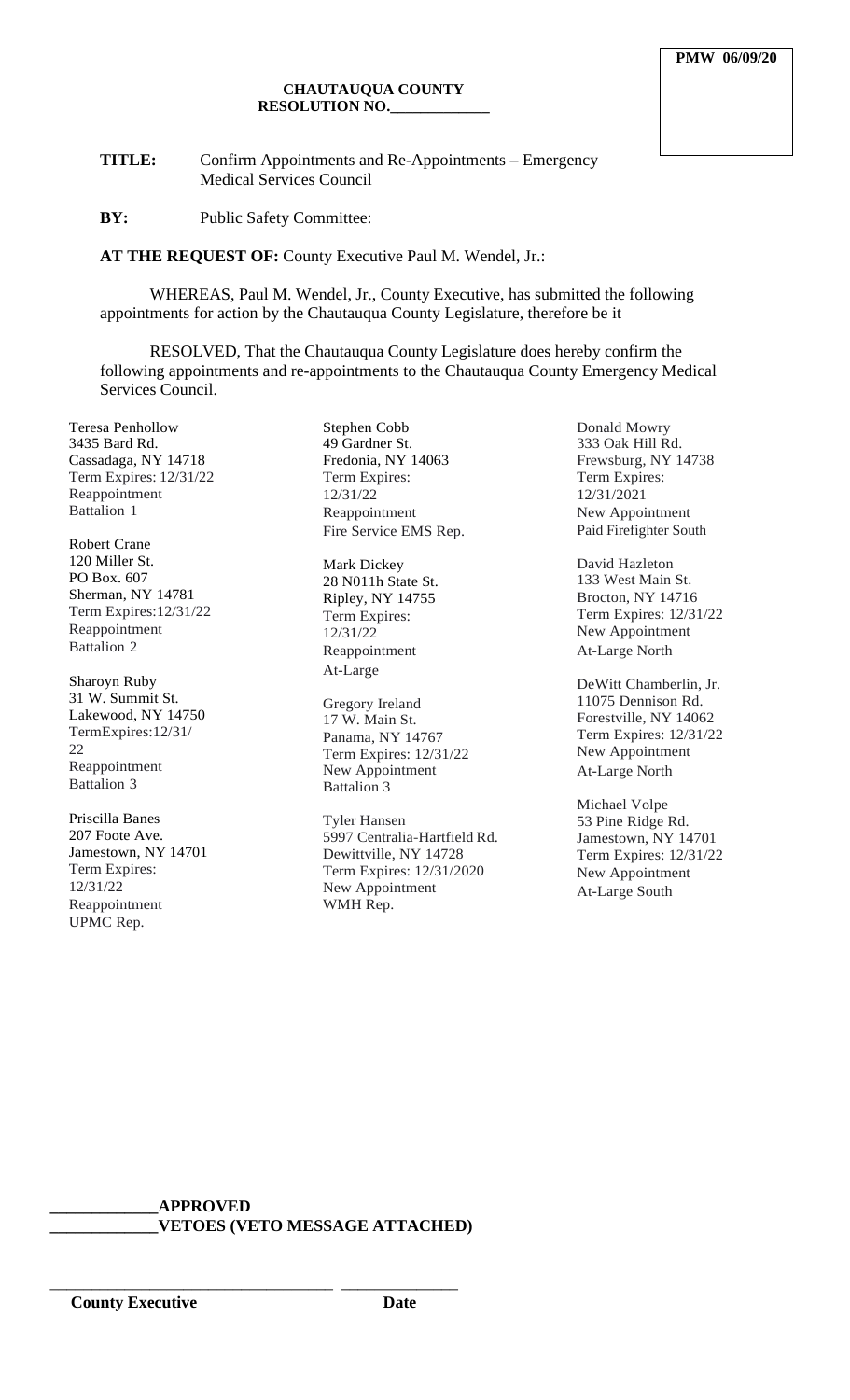#### **CHAUTAUQUA COUNTY RESOLUTION NO. \_\_\_\_\_\_\_\_\_**

**TITLE:** Authorize Execution of State Interoperability Communications Grant FY19

**BY:** Public Safety and Audit & Control Committees:

AT THE REQUEST OF: County Executive Paul M. Wendel, Jr.:

WHEREAS, the Chautauqua County Office of the Sheriff received notice that the New York State (NYS) Division of Homeland Security and Emergency Services has approved the application submitted for the Statewide Interoperability Communications Grant (SICG) Program; and

WHEREAS, the State of New York will provide funding for the FY19 grant in the amount of \$636,624, with no local funds, for the performance period of January 1, 2020 through December 31, 2021; and

WHEREAS, this grant is not currently included in the 2020 Adopted Budget; now therefore be it

RESOLVED, That the County Executive is authorized to execute an agreement with the NYS Division of Homeland Security and Emergency Services to secure the grant funding as set forth above; and also be it

RESOLVED, That the Director of Finance is hereby authorized and directed to make the following changes to the 2020 Adopted Budget:

| <b>INCREASE APPROPRIATION ACCOUNT:</b> |                                      |           |
|----------------------------------------|--------------------------------------|-----------|
| A.3020.PSCN.2                          | Equipment—Publ Safety Communication, |           |
|                                        | <b>Pub Sfty Communications</b>       | \$372,000 |
| <b>INCREASE REVENUE ACCOUNT:</b>       |                                      |           |
| A.3020.PSCN.R438.9000                  | Federal Aid—Other Public Safety Aid  | \$372,000 |

# **\_\_\_\_\_\_\_\_\_\_\_\_\_APPROVED \_\_\_\_\_\_\_\_\_\_\_\_\_VETOES (VETO MESSAGE ATTACHED)**

**\_\_\_\_\_\_\_\_\_\_\_\_\_\_\_\_\_\_\_\_\_\_\_\_\_\_\_\_\_\_\_\_\_\_\_\_ \_\_\_\_\_\_\_\_\_\_\_\_\_**

*County Executive* Date

DWB 6/3/20 KMD 6/3/20 TMT 6/3/20 SMA 6/3/20 KLC 6/4/20 PMW 6/4/20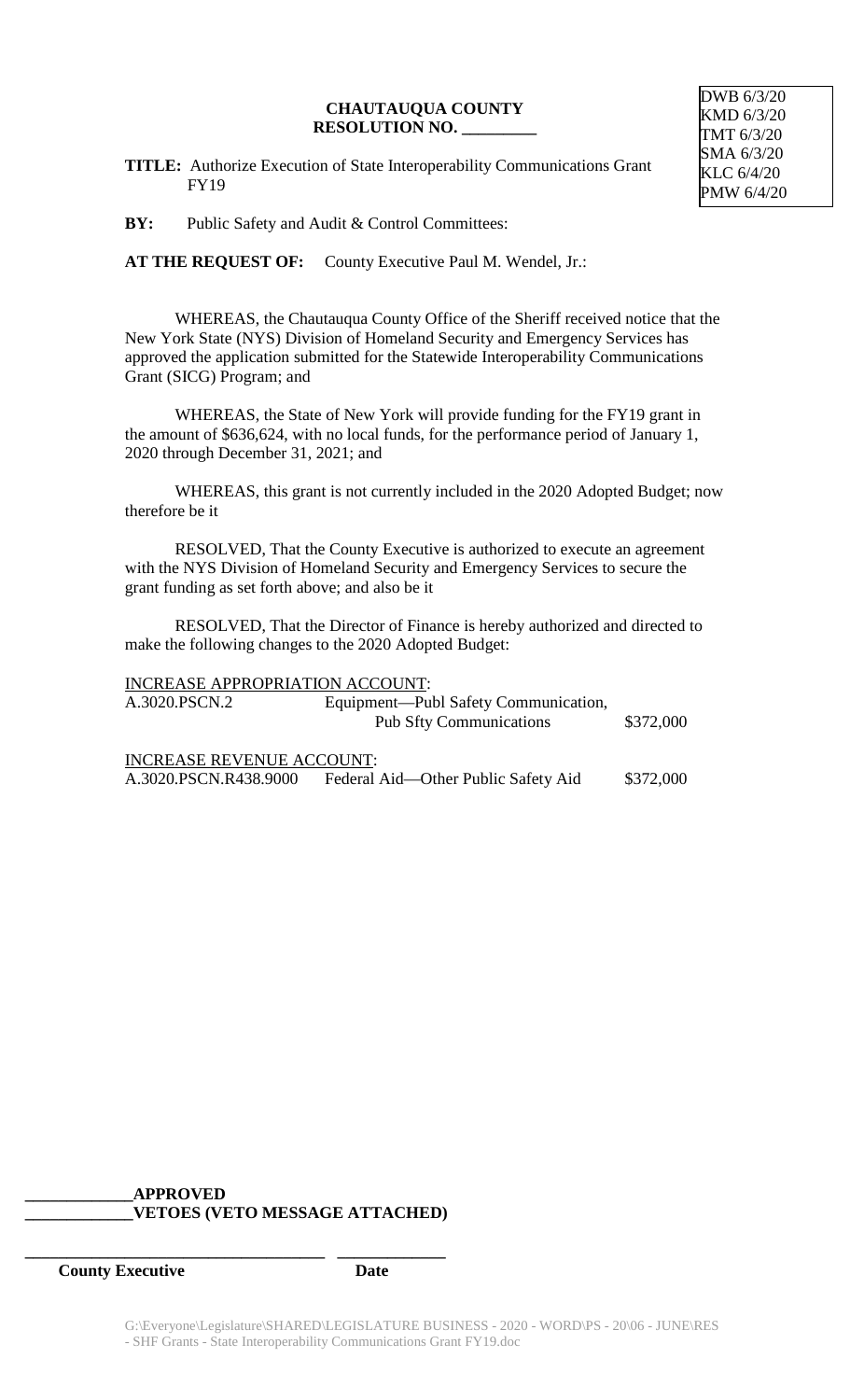## **CHAUTAUQUA COUNTY RESOLUTION NO.\_\_\_\_\_\_\_\_\_\_\_\_\_**

DWB 6/3/20 KMD 6/3/20 TMT 6/3/20 SMA 6/3/20 KLC 6/4/20 PMW 6/4/20

**TITLE:** Amend 2020 Budget for Office of the Sheriff

**BY:** Public Safety and Audit & Control Committees:

**AT THE REQUEST OF:** County Executive Paul M. Wendel, Jr.:

WHEREAS, some Office of the Sheriff expenses have exceeded initial budgetary estimates, as well as some revenues will have a surplus; therefore be it

RESOLVED, That the Director of Finance is hereby authorized and directed to make the following changes to the 2020 Adopted Budget:

| INCREASE APPROPRIATION ACCOUNT:                 |                                                |       |          |
|-------------------------------------------------|------------------------------------------------|-------|----------|
| A.3189.3111.2                                   | Equipment - Other Law Enforcement - Navigation |       | \$22,813 |
|                                                 |                                                |       |          |
| <b>ESTABLISH AND INCREASE REVENUE ACCOUNTS:</b> |                                                |       |          |
| A.3189.3111.R268.0000                           | Sale of Property/Compensa-Insurance Recoveries |       | \$4,470  |
| A.3189.3111.R438.9000                           | Federal Aid-Other Public Safety Aid            |       | \$2,026  |
| A.3189.3111.R331.5000                           | New York State Aid-Navigation Law Enforcement  |       | \$16,317 |
|                                                 |                                                | Total | \$22,813 |

**\_\_\_\_\_\_\_\_\_\_\_\_\_APPROVED \_\_\_\_\_\_\_\_\_\_\_\_\_VETOES (VETO MESSAGE ATTACHED)**

\_\_\_\_\_\_\_\_\_\_\_\_\_\_\_\_\_\_\_\_\_\_\_\_\_\_\_\_\_\_\_\_\_\_ \_\_\_\_\_\_\_\_\_\_\_\_\_\_